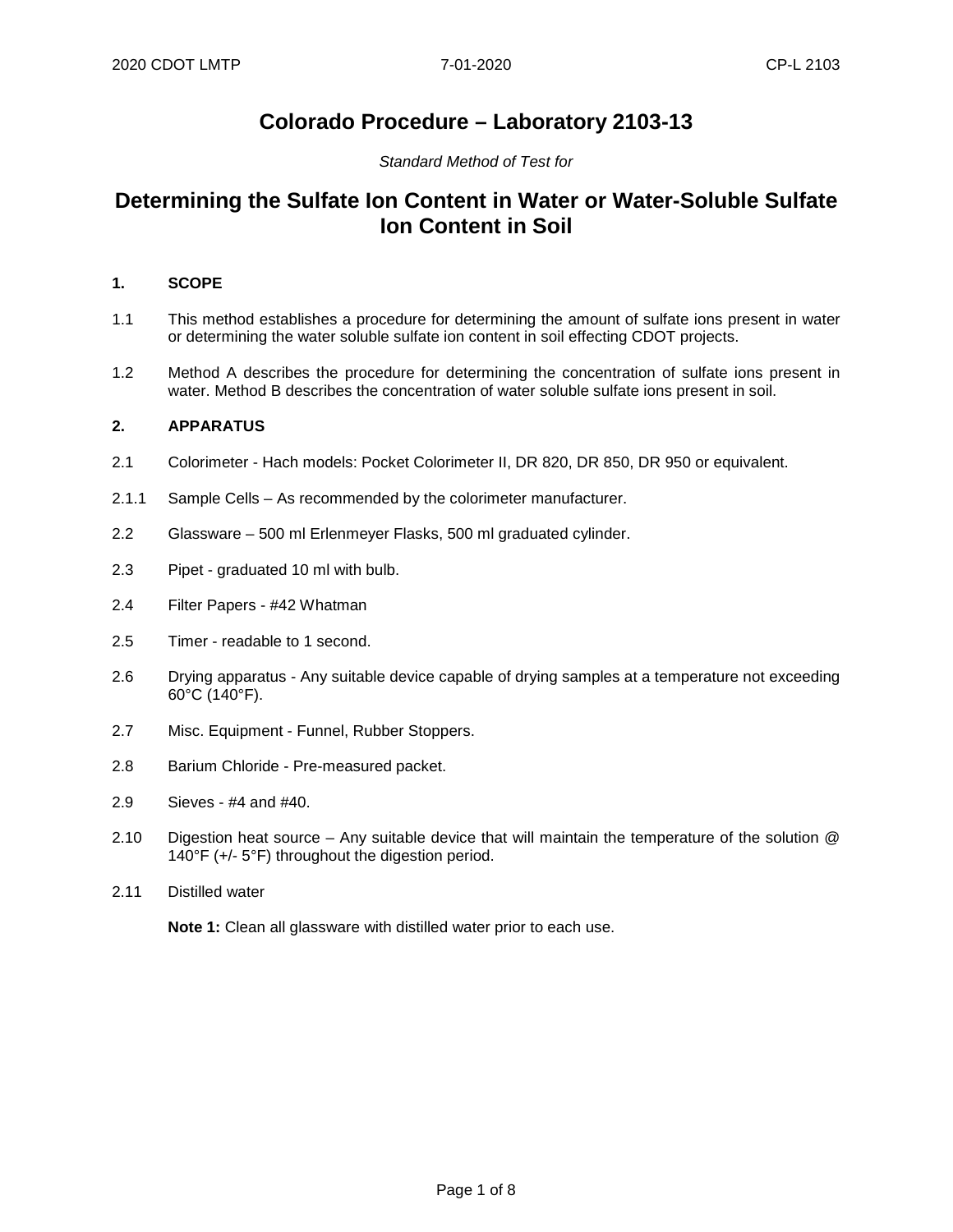## **METHOD A (Sulfate Ion Content in Water)**

#### **3. PROCEDURE**

- 3.1 Use a pipet to place 10 ml of sample into 2 sample cells. One will serve as the blank and the other as the reacted sample. If the sample exhibits turbidity or color then place a filter paper in the funnel and filter the sample until a clear sample is obtained.
- 3.2 Set the timer for 5 minutes. Add reagent to one of the cells. Cap the cell and shake vigorously. Place the sample in a location where it will be undisturbed and start the timer.
- 3.3 Within 5 minutes after the timer goes off place the blank into the colorimeter and cover. Zero the meter according to the manufacturer's recommendations.
- 3.4 Remove the blank and replace it with the reacted test sample and cover. Take the reading in accordance with manufacturer recommendations.
- 3.5 Record reading. If the reading exceeds the limits of the meter or reports the meter's maximum reading (refer to the manufacturer's manual) the sample will need to be further diluted with distilled water. Discard test and repeat steps 3.1 through 3.5 with new diluted sample. **See Example 1, Method A**

#### **4. CALCULATION**

4.1 Correct the reading obtained in Subsection 3.5 using the Standard Sulfate Solution correction curve (see Section 7). To find the correction locate the reading on the bottom scale, follow a vertical line to the curve and then a horizontal line to the vertical scale.

**Note 2:** Some colorimeter models may have a user defined correction curve stored, automatically correcting the reading. When using this feature, follow the manufacturer's procedure to produce the correction curve.

4.2 Multiply the corrected reading by the total dilution**. See example 1, Method A.** This will give the parts per million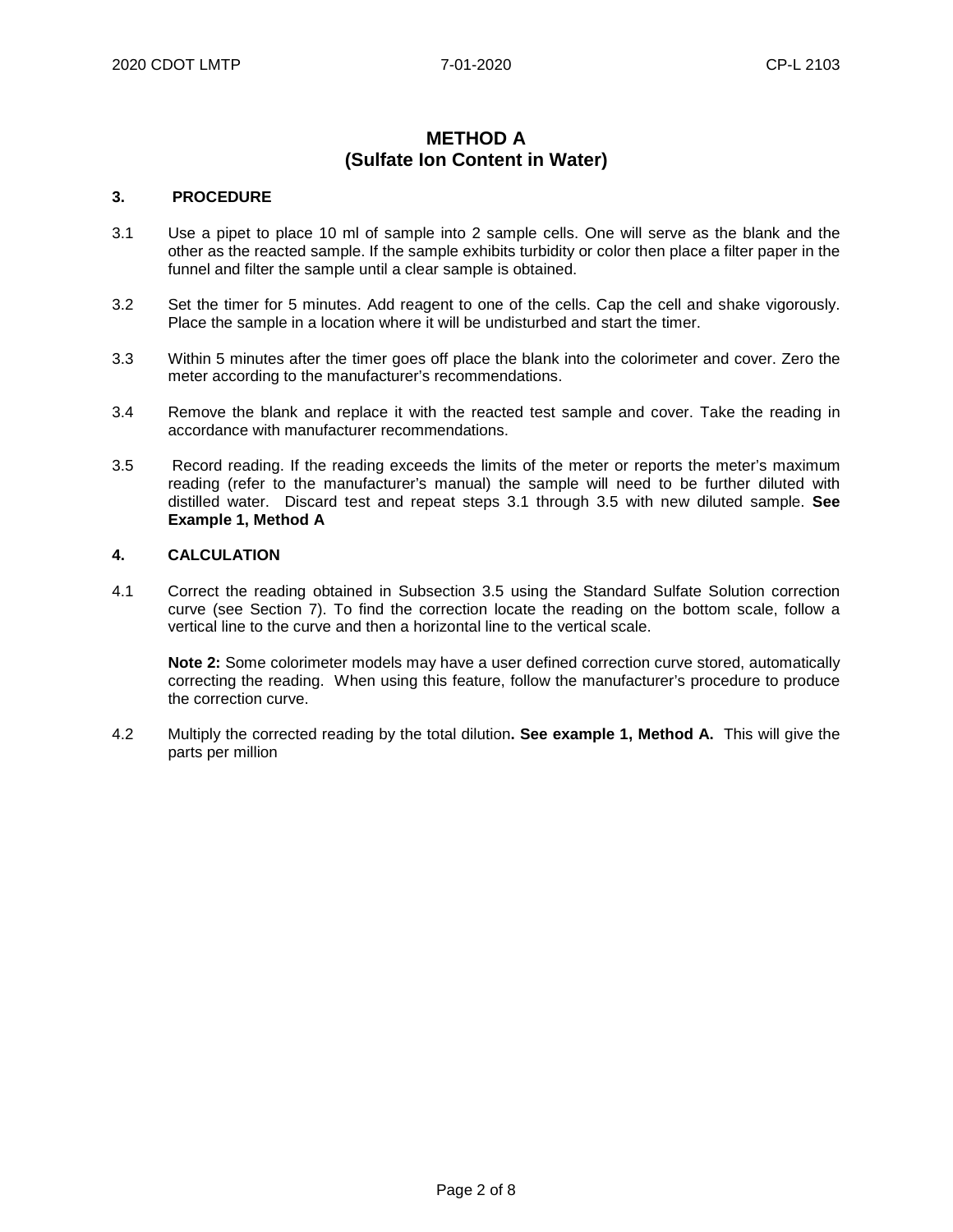### **METHOD B (Water Soluble Sulfate Ion Content of Soil)**

#### **5. PROCEDURE**

- 5.1 Obtain sample according to CP 24 or as required by the Pipe Material Selection Policy.
- 5.2 Dry the sample to constant weight at a temperature not exceeding 60°C (140°F).
- 5.3 Process the material over a #4 sieve being careful to dislodge any material adhering to the aggregate particles and avoid breaking down the natural size of the particles..
- 5.4 Process the minus #4 material using a rubber coated pestle until it passes the #40 sieve being careful to dislodge any material adhering to the aggregate particles and avoid breaking down the natural size of the particles. Repeat until no additional minus #40 material is produced.
- 5.5 Prior to obtaining a test sample, ensure sample is mixed so that uniformity of the sample is achieved. Obtain a representative 25g test sample and place it in a clean, 500 ml flask.
- 5.6 Add 250 ml of distilled water to the flask. Mix thoroughly, by shaking, using sufficient effort so that no material is left on the bottom of the flask (this is the  $1<sup>st</sup> 10:1$  dilution). Seal the flask with a rubber stopper and let the sample sit undisturbed for a minimum of 16 hours. Maintain the temperature of the solution @ 140°F (+/- 5°F).
- 5.7 After completion of the soaking period if the sample exhibits turbidity (cloudiness) filter the solution through a #42 Whatman filter paper until a clear sample is attained.
- 5.8 Use a pipet to place 25 ml of the solution into a 500 ml clean flask and add 225 ml of distilled water and mix thoroughly. (This is the  $2<sup>nd</sup> 10:1$  dilution, 10:1 + 10:1 = 100:1 dilution ratio). \* If the sample doesn't require further dilution, this 100:1 dilution would be the final dilution ratio used in the calculation.
- 5.9 Use a pipet to place 10 ml of solution into 2 sample cells. Add reagent into one of the cells. Cap the cell and shake vigorously. Place the sample in a location where it will be undisturbed and let stand for a minimum of 5 minutes but not more than 10 minutes.
- 5.10 Place the blank into the colorimeter, cover, and zero the meter. Replace the blank with the reacted sample, cover, and take the reading according to manufacturer's instructions.
- 5.11 Record reading. If the reading exceeds the machines capabilities the sample will need to be further diluted. **See Example 1, Method B.**

#### **6. CALCULATION**

6.1 Correct the reading obtained in Subsection 5.11 using the Standard Sulfate Solution correction curve (see Section 7). To find the correction locate the reading on the bottom scale, follow a vertical line to the curve and then a horizontal line to the vertical scale.

**Note 3:** Some colorimeter models may have a user defined correction curve stored, automatically correcting the reading. When using this feature, follow the manufacturer's procedure to produce the correction curve.

- 6.2 Multiply corrected reading by the total dilution; **See Example 1, Method B.** This will give the parts per million.
- 6.3 Divide the parts-per-million (ppm) obtained in Subsection 6.2 by 10,000 to obtain the percent sulfate in soil by mass.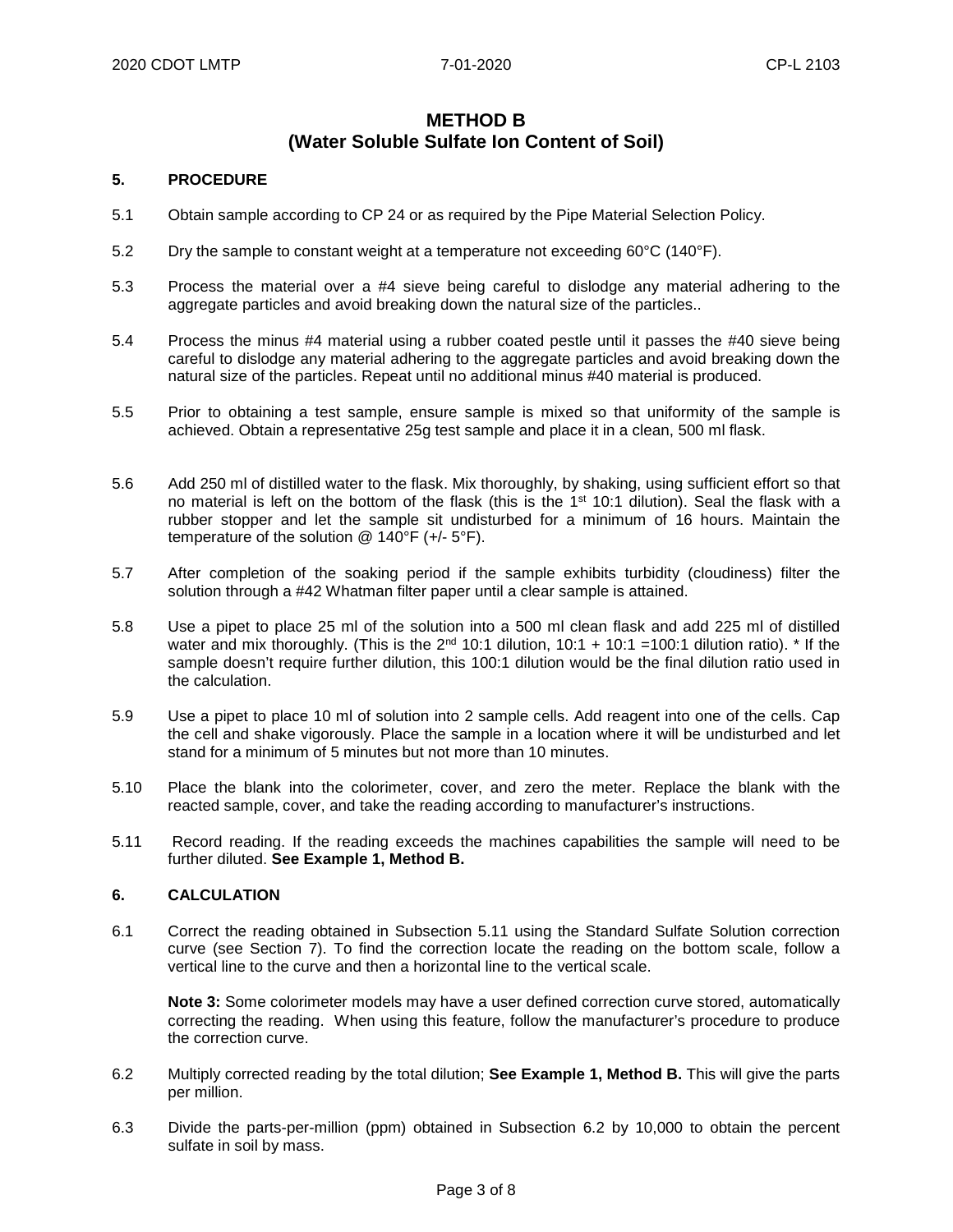## **Standard Sulfate Solution Correction Curve**

#### **7. GENERATING CORRECTION CURVE**

- 7.1 Using reagent grade sulfate standard solution prepare samples at 10 ppm increments across the range of the colorimeter in 250 ml beakers. See Example 2.
- 7.2 For each dilution fill 2 sample cells to the 10 ml line. One will be the blank and the other will be the reacted sample. Add reagent to one of the cells. Shake the cell vigorously and let stand undisturbed for 5 minutes but not more than 10 minutes.
- 7.3 Place the blank into the colorimeter, cover, and zero the meter. Replace the blank with the reacted sample, cover, and take the reading. Record the reading.
- 7.4 Once all the readings are obtained graph the results and draw the correction curve. See example.
- 7.5 Correction curves shall be run upon receipt of a new lot of reagent or every 6 months (whichever comes first), or when results are in question.



## **Sample Correction Curve**

## **Example Curve**

**Curves are specific to each colorimeter and each lot of reagent.**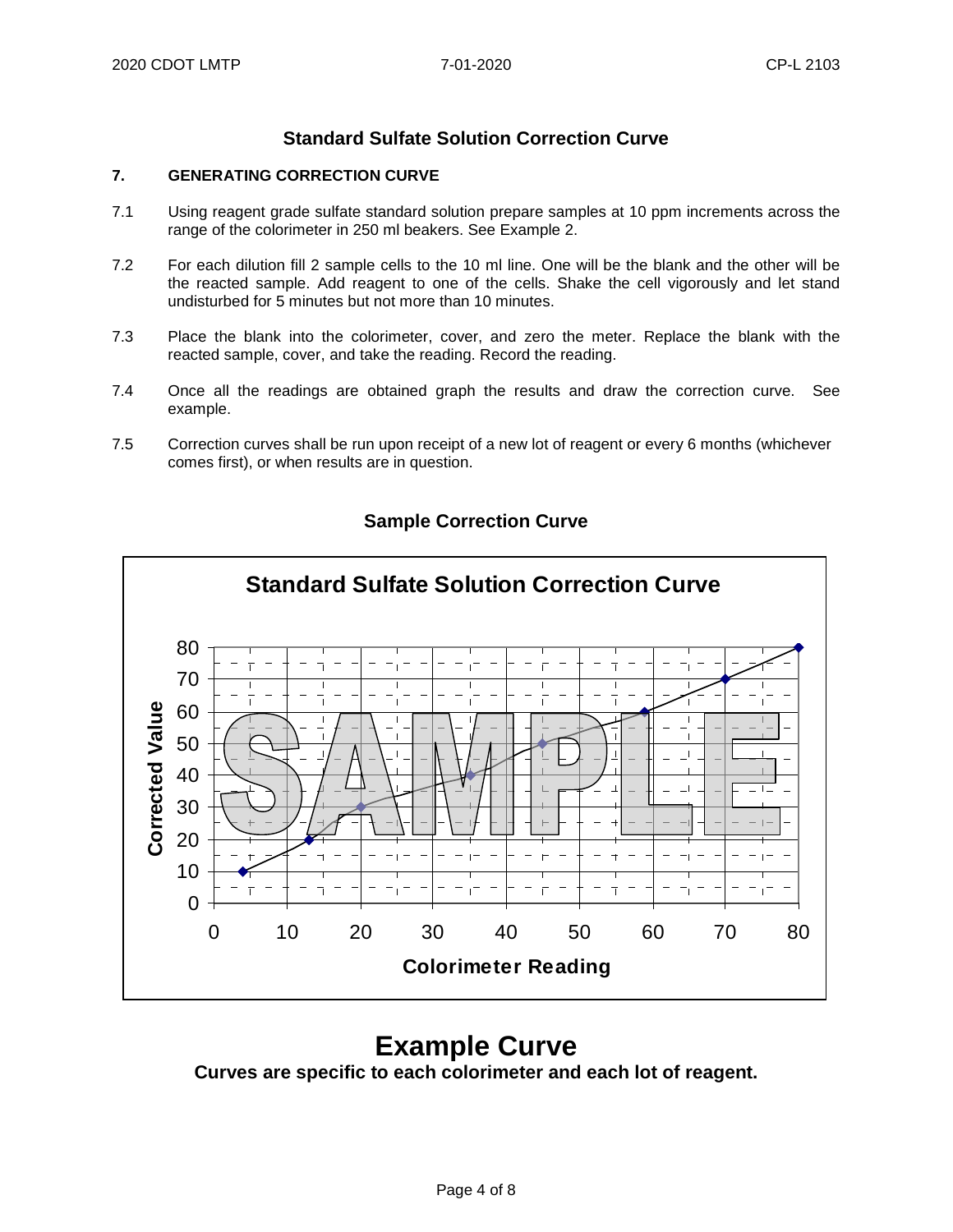# **Water Soluble Sulfates Worksheet**

|                             | A)                                               | Number of Dilutions <b>Number</b> of Dilutions                |
|-----------------------------|--------------------------------------------------|---------------------------------------------------------------|
| <b>Saturation Date</b>      | B)<br><u> 1980 - Johann Barbara, martin basa</u> | <b>Final Dilution</b>                                         |
| <b>Saturation Time</b>      | C                                                | Reading<br><u> Alexandria de la conte</u>                     |
| Test Start Time<br><u> </u> | D)                                               | Corrected Reading __________                                  |
|                             | E)                                               | <b>Sulfate Concentration</b><br>$E = (B \times D)$ (ppm or %) |

### Simplified Procedure

- 1) Dry soil (140°F / 60°C) and process through the #4 sieve.
- 2) Process a representative sample through a #40 sieve.
- 3) Place a 25g representative sample into clean container.
- 4) Add 250 ml of distilled water and shake well (This is a 10:1 dilution).
- 5) Let the container stand undisturbed for a minimum of 16 hrs maintaining the solution @ 140°F  $(+/- 5$ °F).
- 6) Pipet 25 ml of the 10:1 dilution and deposit into a clean 500 ml flask (do not disturb sediment). If sample exhibits turbidity then filter until clear.
- 7) Dilute test sample to 250 ml by adding 225 ml of distilled water (This is the second 10:1 dilution multiplied by the first 10:1 dilution makes this a 100:1 dilution and the final dilution if the sample doesn't require further dilution).
- 8) Pipet 10 ml of sample into the sample cells (1 blank and 1 reaction cell).
- 9) Add reagent to 1 cell, shake well and let stand a minimum of 5 min. but not more than 10 min.
- 10) Place blank into the colorimeter and zero the meter.
- 11) Replace blank with reacted cell and take the reading.
- 12) Record the reading and correct it by using the Standard Sulfate Solution Correction Curve.
- 13) Corrected reading multiplied by the final dilution = ppm, divide ppm by 10,000 to get % sulfate by mass.
- 14) If the reading exceeds the limits of the meter or the maximum value of the meter is displayed, discard the test samples and the blank. Clean the sample cells. Dilute the sample further by taking 25 ml from the 10:1 test sample (step 4) and dilute to 500 ml. (200:1 final dilution). Repeat steps 8 – 12. Continue dilutions until a reading is obtained.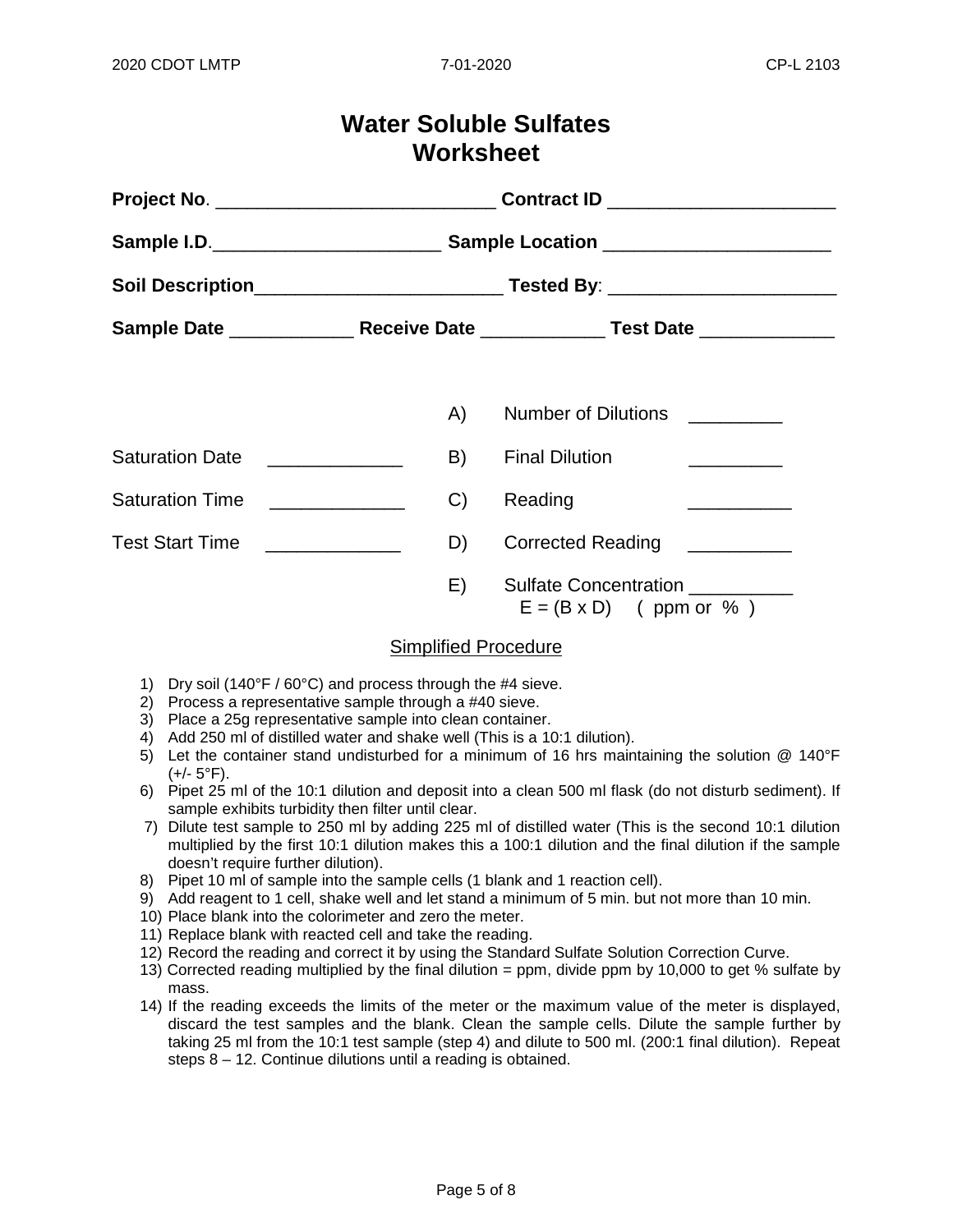### **Example 1**

**Method A**: Sulfate Ion Content in Water

If the Sulfate level is too high for the Colorimeter to read and the sample requires a larger dilution to get a reading:

Dilution examples: 10ml sample diluted to 50ml = 5:1 dilution 10ml sample diluted to 100ml = 10:1 dilution 10ml sample diluted to 200ml = 20:1 dilution 10ml sample diluted to 300ml = 30:1 dilution 10ml sample diluted to  $400m = 40:1$  dilution etc.

Once a reading is obtained, correct it using the Standard Sulfate Solution Correction Curve.

Multiply the corrected reading by the total dilution used.

Example:

The colorimeter reported a reading of 25. Using the correction curve the corrected reading is 24. The sample was diluted to **200m**l, the total dilution would be **20:1**, so take the **corrected reading** and multiply it by **20** to get the sample's sulfate ion content in parts per million (ppm).  $24 \times 20 = 480$  ppm.

**Method B**: Water Soluble Sulfate Ion Content in Soil

If the Sulfate level is too high for the Colorimeter to read and the sample requires a larger dilution to get a reading:

#### Dilution examples:

**\*Using the 10:1 diluted sample from subsection 5.6**

25ml sample diluted to 250ml = 10:1 or 25ml sample diluted to 250ml = 10:1 25ml sample diluted to 300ml =12:1 12.5ml sample diluted to 250ml =20:1 25ml sample diluted to 350ml =14:1 6.25ml sample diluted to 250ml =40:1 25ml sample diluted to 400ml = 16:1 3.125ml sample diluted to 250ml =80:1 25ml sample diluted to 450ml = 18:1 25ml sample diluted to 500ml = 20:1 etc.

**Determining the final dilution ratio**, multiply the **10:1** dilution from subsection **5.6** by the second dilution ratio.

#### **Example:**

The colorimeter reported a reading of 37. Using the correction curve the corrected reading is 39. 25ml of the 10:1 diluted sample from subsection 5.6 was diluted to 500ml (20:1) multiply 10 x 20 =200. The final dilution is 200:1.

Multiply your corrected reading from the Standard Sulfate Solution Correction Curve by the final dilution ratio to get the sample's sulfate ion content in parts per million (ppm).  $39 \times 200 = 7,800$  ppm.

Divide the ppm by 10,000 to obtain the percent Sulfate in Soil by mass. 7,800 ppm /  $10,000 = 0.78$  %.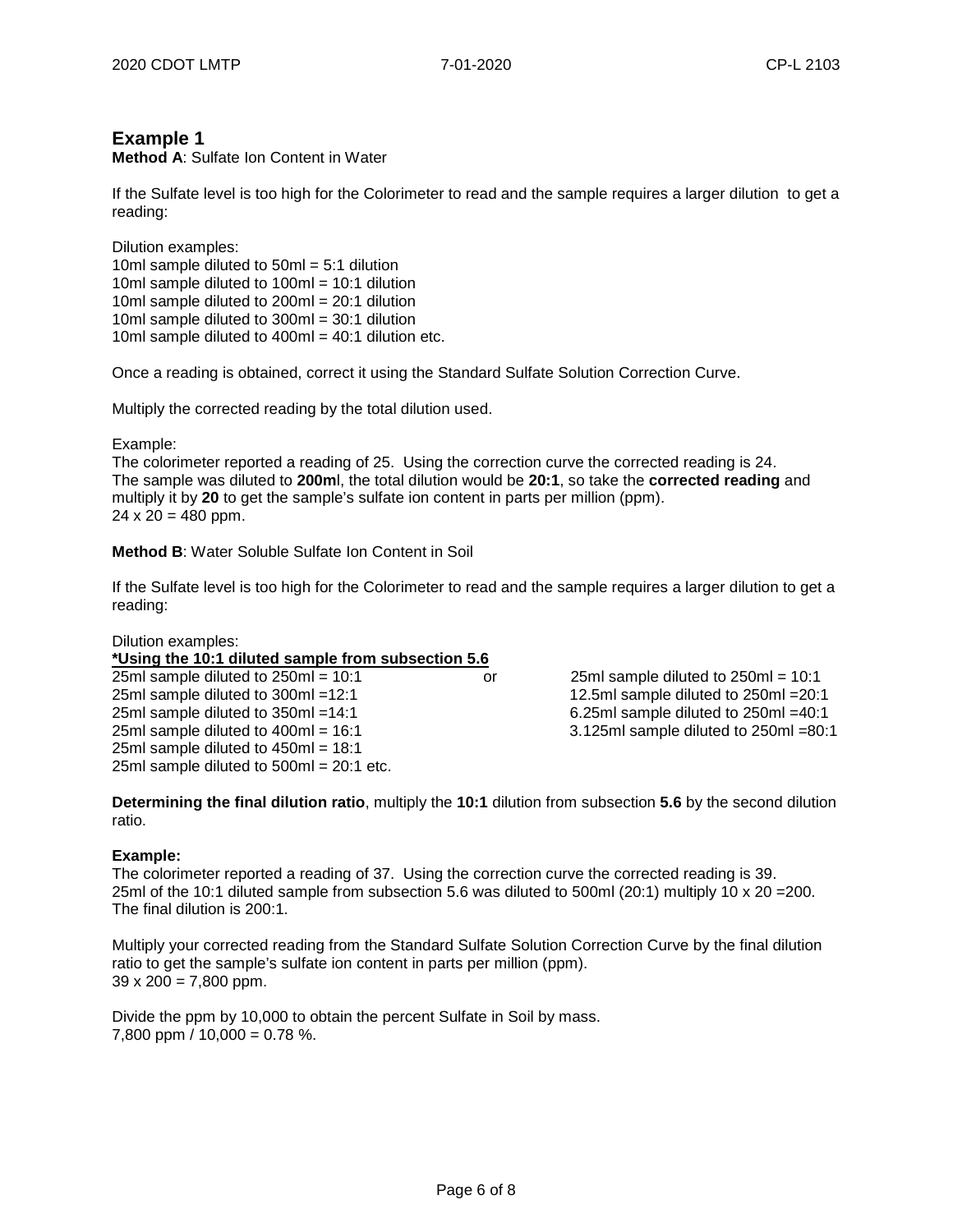## **Example 2**

## **Generating a Correction Curve**

Apparatus:

9 - 250ml beakers 1,000 ppm Sulfate Standard Solution: Distilled water

Place 100 ml of distilled water in a 250 ml beaker – This is the 0 ppm sample.

Place 1 ml Sulfate Standard Solution in a 250 ml beaker and dilute to 100 ml - This is the 10 ppm.

Place 2 ml Sulfate Standard Solution in a 250 ml beaker and dilute to 100 ml - This is the 20 ppm sample.

Place 3 ml Sulfate Standard Solution in a 250 ml beaker and dilute to 100 ml - This is the 30 ppm sample.

Place 4 ml Sulfate Standard Solution in a 250 ml beaker and dilute to 100 ml - This is the 40 ppm sample.

Place 5 ml Sulfate Standard Solution in a 250 ml beaker and dilute to 100 ml - This is the 50 ppm sample.

Place 6 ml Sulfate Standard Solution in a 250 ml beaker and dilute to 100 ml - This is the 60 ppm sample.

Place 7 ml Sulfate Standard Solution in a 250 ml beaker and dilute to 100 ml - This is the 70 ppm sample.

Place 8 ml Sulfate Standard Solution in a 250 ml beaker and dilute to 100 ml - This is the 80 ppm sample.

Plot the colorimeter reading on the horizontal axis vs. the known sample ppm on the vertical axis. Starting on the 0 ppm point use a straight line to connect each of the points.

Example: A point is a known 10 ppm solution but the colorimeter shows a reading of 8. Plot a point at 10 on the horizontal axis and 8 on the vertical axis. Repeat this for each of the 9 samples